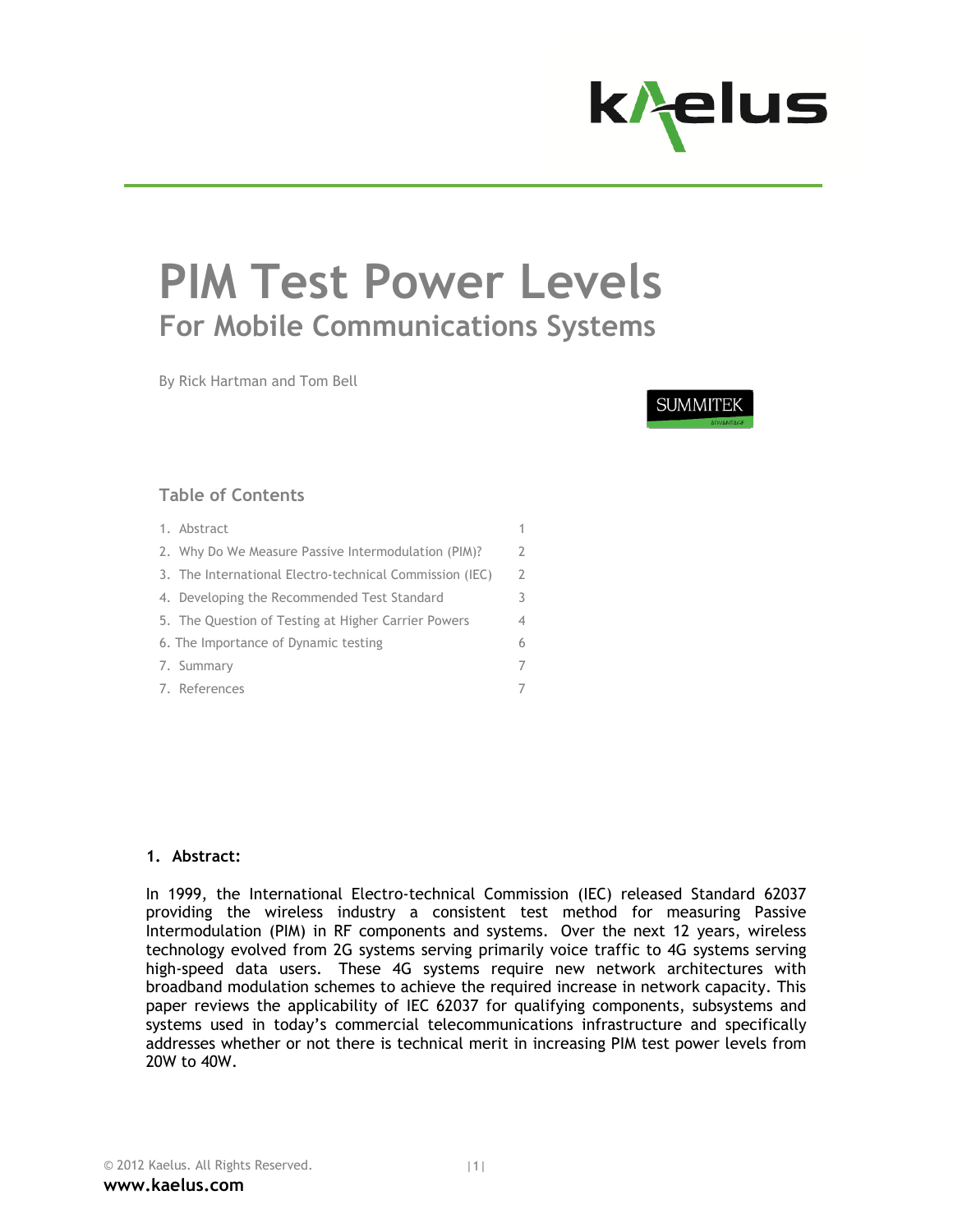

#### **2. Why Do We Measure Passive Intermodulation (PIM)?**

PIM occurs when two or more high power RF signals encounter non-linear electrical junctions or materials in an RF path. These non-linear junctions behave like a mixer causing new signals to be generated at mathematical combinations of the original RF inputs. If these signals fall in a network operator's receive band, the noise floor rises causing reduced data rates and decreased service quality.

PIM is often caused by inconsistent metal-to-metal contacts in high current density regions such as inside transmission lines, inside RF components, or outside the system but in the main beam of an antenna. Common sources of PIM are:

- Contaminated or oxidized RF surfaces
- Inadequately torqued RF connectors
- Loose screws or rivets inside RF components caused by transportation shock and vibration
- Metal flakes or shavings inside RF connections
- Poorly prepared RF terminations due to improper tooling, or incorrect assembly procedures
- Metal flashing or rusty vent pipes in front of antennas on roof-top sites



PIM testing identifies the presence of these defects using RF transmission as the stimulus and highly sensitive receivers to detect and measure the response. PIM testing is the ultimate measure of construction quality of RF components, subsystems and systems. It will identify mechanical, as well as material defects in workmanship that may go undetected by more conventional techniques such as visual inspection or s-parameter measurement.

#### **3. The International Electro-technical Commission (IEC), Technical Committee 46, Working Group 6:**

In the early days of commercial telecom, it was understood, based upon experiences of other communications systems and most particularly satellite communications, that PIM could produce interference conditions that were performance impacting. Recognizing this, mobile operators and OEMs impressed upon their component suppliers (manufacturers of antennas, cables, connectors, filters, lightning protectors, etc.) the need to provide "Low PIM" solutions. However, there was very little guidance of what "Low PIM" meant.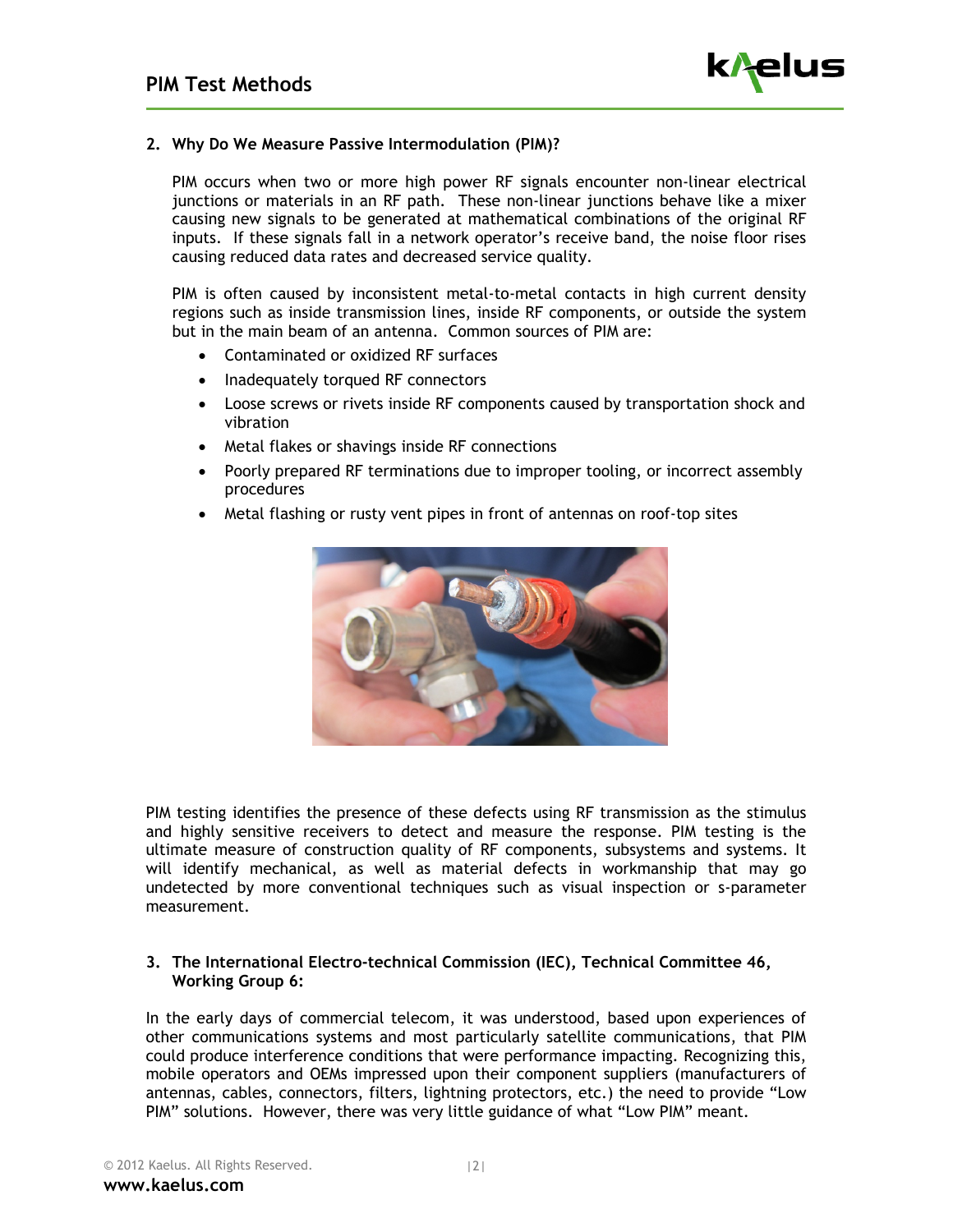

Left to their own devices, component manufacturers around the world began specifying the PIM performance of their products using varying and inconsistent parameters. Some manufactures only conducted PIM tests in their engineering laboratories claiming that their products were "Low PIM" by design. Others conducted PIM tests on each unit produced to verify not only the design but also assembly workmanship. Some certified higher order PIM products such as IM5 or IM7 depending on the end-user's band of operation. And finally, some manufacturers specified peak PIM while applying mechanical stimulus (dynamic testing) while others measured the best case PIM achieved with the DUT at rest (static testing.)

This arbitrary and haphazard approach made it impossible to compare products and performance. To establish consistency, IEC Technical Committee 46, Working Group 6 was formed to create an industry standard for Passive Intermodulation testing. The PIM Working Group was comprised of OEMs, component manufacturers, universities, and national standards organizations.

#### **4. Developing the Recommended Test Standard**:

In the beginning, there were many energized debates among the working group constituents that ranged from academic, to practical, to sometimes political. There were arguments about how many carriers should be used, how much power was needed, what IM products to measure, how to define repeatable and meaningful dynamic tests, and whether PIM testing was even necessary since only high order IM products could land in the operator's own receive band.

After considerable analysis, experiments and discussion, IEC Standard 62037 was finalized and released in the fall of 1999. The specification defined technical requirements for PIM testing apparatus as well as provided key recommendations to enable consistency in PIM performance comparisons. Two key recommendations from the original specification were:

- *PIM comparisons should be conducted at the same power level; 2 x 20 Watts recommended for Mobile Communications applications*
- *Third order IM products typically represent the worst case condition of unwanted signals; therefore measuring IM3 characterizes the DUT*

An update to IEC-62037 was published in May 2012 with more specific instructions for testing of antennas, connectors, cables, cable assemblies, and filters. This new revision contains the same fundamental recommendations as the original specification; measure IM3 using 2 x 20W test tones and adds clarity regarding a third key requirement for PIM tests:

*Devices should be subjected to impact or movement while PIM testing* 

In 1996, Brad Deats and Rick Hartman formed Summitek Instruments (now Kaelus) to develop simple to operate, integrated PIM test solutions to deliver the test capability recommended by the IEC specification. Deats and Hartman participated in the original working group and the PIM analyzers they developed have become the de facto world standard instrument for performing this test.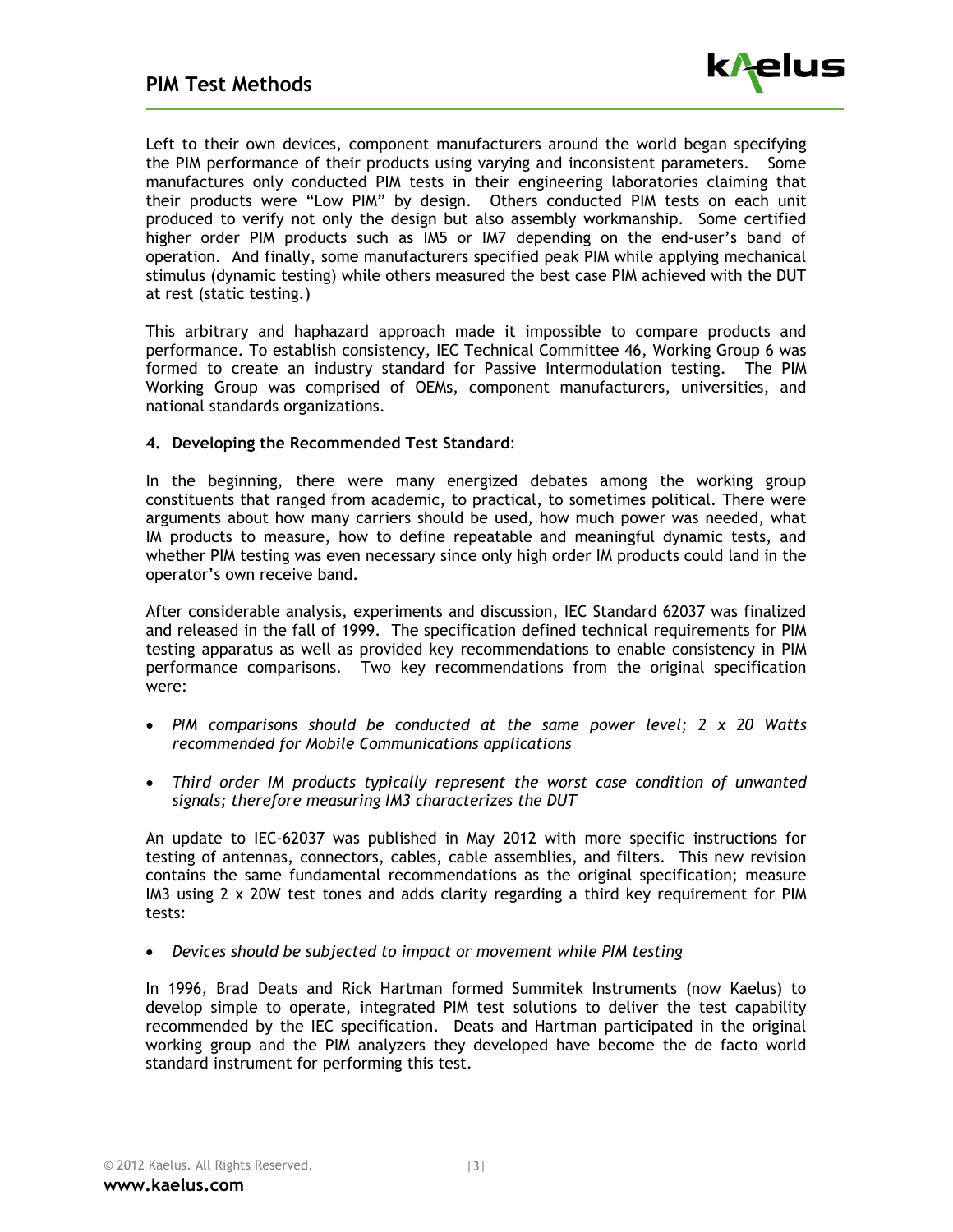

### **5. The Question of Testing at Higher Carrier Powers**:

New entrants to the PIM test equipment market have claimed that PIM testing should be conducted at 40W rather than the IEC recommended 20W level in order to "spot problems that cannot be seen on a 20W PIM tester." Further claims are made that 40W is the correct power level to use since it is more representative of "real world" BTS operating conditions.

To determine whether or not there is validity to these arguments, first consider the claim that PIM testing should represent "real world" BTS conditions. As seen in the table below, PIM test parameters have very little to do with the particular air interface, number of carriers, or power level deployed at a site. Rather, the test parameters were selected to define an accurate method to measure the degree of non-linearity present in an RF path. Presented further in this document, 20W is more than enough power to accurately measure non-linearity in RF components as well as in completed feed systems.

|                              | <b>PIM Measurement</b> | <b>Typical BTS</b>            |
|------------------------------|------------------------|-------------------------------|
| <b>Carrier Modulation</b>    | <b>CW</b>              | Various: GSM, UMTS, CDMA, LTE |
| Number of Carriers           | 2                      | 1, 2, 3, 4 or more            |
| Bandwidth per Carrier        | 5 kHz                  | >5 MHz for LTE                |
| <b>Carrier Power</b>         | 20W                    | 20W, 40W, 60W, 80W & higher   |
| <b>IM Product of Concern</b> | IM3                    | IM5, IM7, IM9 & higher        |

If the goal were to simulate the actual BTS environment the required test equipment would need to transmit 100's of watts (not 40W) to capture the full range of base station transmit levels. Test equipment would need to transmit multiple carriers rather than just two and would need to transmit GSM, wideband CDMA or LTE waveforms rather than CW test tones. The resulting test equipment would be significantly larger, heavier, more expensive, and would pose safety risks to technicians performing the test. In addition this equipment would need to be replaced every few years to keep up with the ever changing wireless industry (2G, 3G, 4G, etc.) Great news for the test equipment industry but not a practical solution for RF equipment manufacturers, or network operators forced to continually invest additional CAPEX to keep up with a continuously changing specification.

These are exactly the same issues that the IEC working group faced back in 1999! Their challenge was to develop a test that was "fit for purpose" and not constantly changing based on individual manufacture's claims. The IEC team analyzed this problem (over several years) and produced the test specification that the industry has relied on ever since.

To address the claim that higher test power will unveil PIM problems that cannot be seen using the industry standard 20W test, one must understand how PIM behaves with increasing test power as well as consider the test as a whole rather than by its individual components.

The magnitude of PIM produced by a given defect is dependent on the physical characteristics of that defect. Looking at the data below, one can conclude that the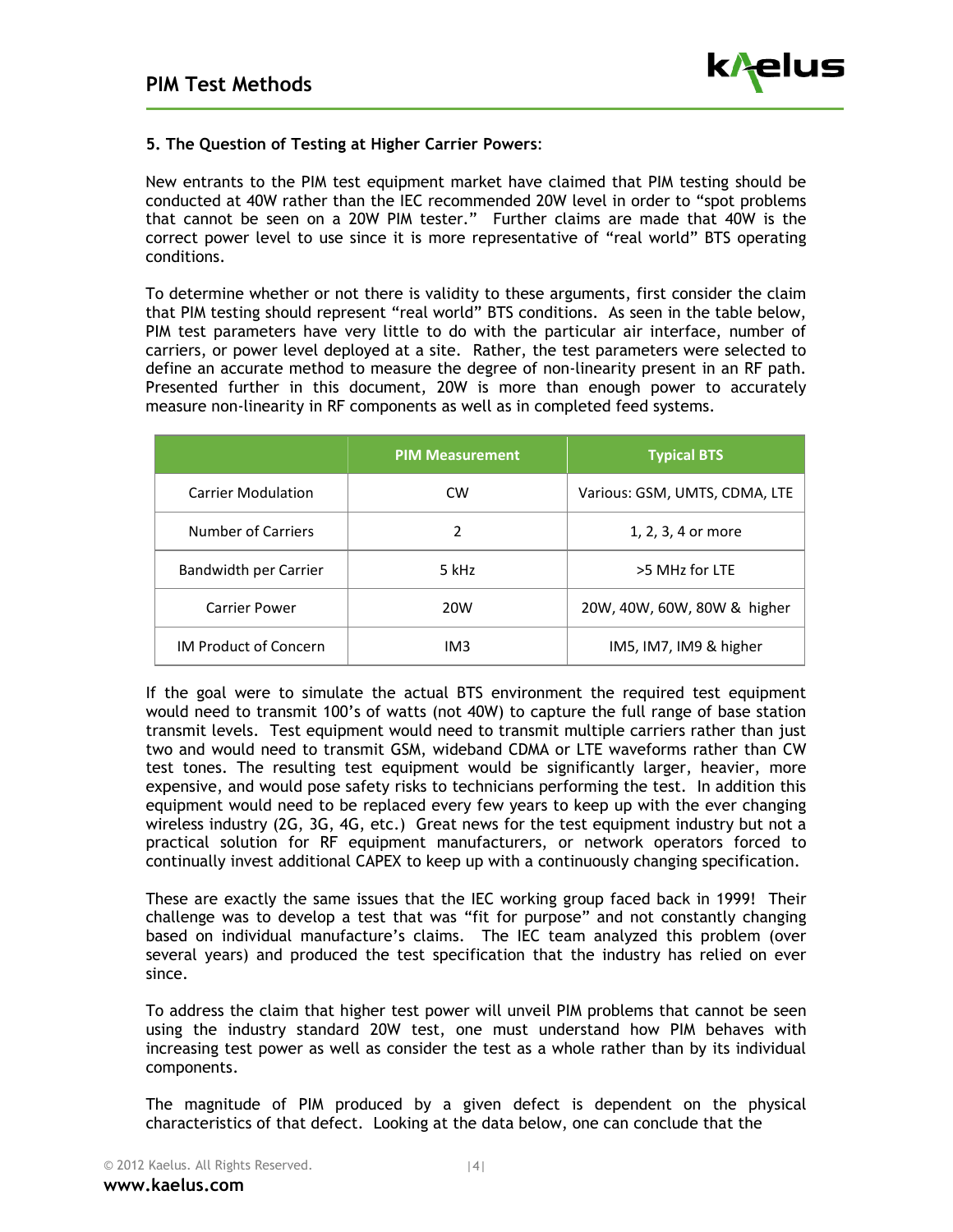Spinner PIM standard (produced using a diode in its construction) creates the highest level of PIM and that the corrugated jumper cable (constructed with solid copper conductors with soldered connections) produces the lowest level of PIM at any given test power.



IM3 change vs Test Power

One will also notice that as the test power changes over the range of 2W to 40W the magnitude of the PIM produced by each defect also changes. In theory, IM3 is expected to change 3dB for every 1dB change in test power and is expected to be linear over a wide range of test powers. In practice, this rate of change is typically lower and varies based on the physical characteristics of the defect causing the PIM. In the example above the "PIM slope" varies between 1.4 and 2.9dB/dB for the components tested and, as expected, remains very consistent over the full range of powers tested.

This means that if we know the magnitude of PIM produced by a defect at one test power level and we know the PIM slope, we can accurately estimate the magnitude of the PIM that will be generated at a different test power. Using this knowledge, we can see that nothing new or unexpected is revealed by increasing the test power. The PIM magnitude is higher at 40W than it is at 20W, but it is higher by a predictable amount.

In order for the claim to be true that 40W PIM testing will "spot problems that cannot be seen on a 20W PIM tester," one of the two following conditions must be true:

 *The test instrument does not have sufficient receiver sensitivity to yield a 10dB signal to noise ratio for the PIM signal being measure* 

Or

 *The PIM level increases in a non-linear fashion (on a dB scale) as the test power level increases* 

High quality PIM test instruments manufactured today typically achieve a receiver noise floor level on the order of -130dBm. Since the IM3 level that is required to measure is on the order of -150dBc (-107dBm) for factory tests and -140dBc (-97dBm) for field tests, the typical signal to noise ratio achieved is between 23 to 33dB. This means the PIM signal level is already 20 to 200 times stronger than the 10dB minimum signal to noise ratio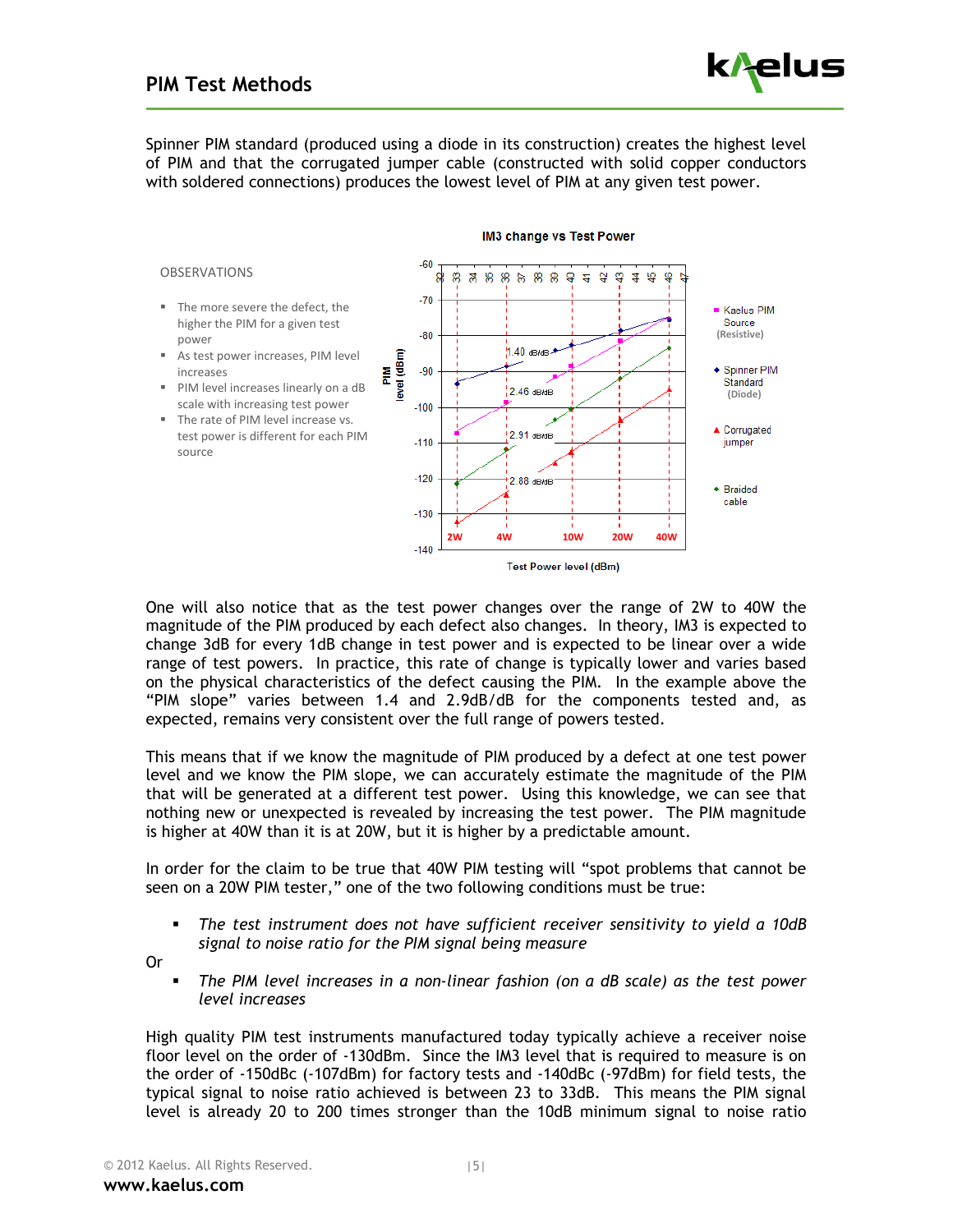

required for an accurate measurement. Increasing the test power does not create a useful benefit in measurement accuracy yet does increase the personal safety risk to test personnel.

The data presented in this paper shows that IM3 increases linearly on a dB scale with increasing test power. This is true for the vast majority of defects found in RF components and in typical cell site installations. Similar results have been demonstrated across a wide range of test powers and test frequencies by other investigators. [1], [2]

#### **6. The Importance of Dynamic Testing**:

It is important to emphasize that all elements of a PIM test are important and must be used together to ensure the quality of the system under test. Accurately controlling the test power alone does not ensure a trouble free system, regardless of the test power level used.

To demonstrate the importance of dynamic testing, metal flakes were inserted inside an RF connection and the system was tested using the required 20W power level. Without mechanical movement (static testing) the PIM performance appeared very good. When connection was lightly tapped (dynamic testing) the PIM level jumped more than 50dB clearly indicating that a problem exists.





Dynamic testing identifies loose metal-to-metal connections as well as contact surface defects that might cause arcing at higher power levels. Without dynamic testing these defects could go unnoticed until activated by wind loading, tower vibration or stresses caused by temperature changes.

Recently, claims have been made by test equipment manufacturers new to PIM testing that using 40W test power rather than 20W eliminates the need for dynamic testing. It would be wonderful if this was true, but unfortunately this claim is false! There is no single test power that by itself will sufficiently stress a system to identify defects. Applying mechanical stress while the PIM test is in process is the only way to ensure that the system is robust. If simply increasing the test power would have eliminated the need for dynamic testing, the IEC working group would not have spent the last 10 years fine tuning dynamic PIM test requirements for RF components such as jumper cable assemblies, RF connectors, filters and antennas. Details of this work can be found in the newly released versions of the IEC 62037 PIM test specification.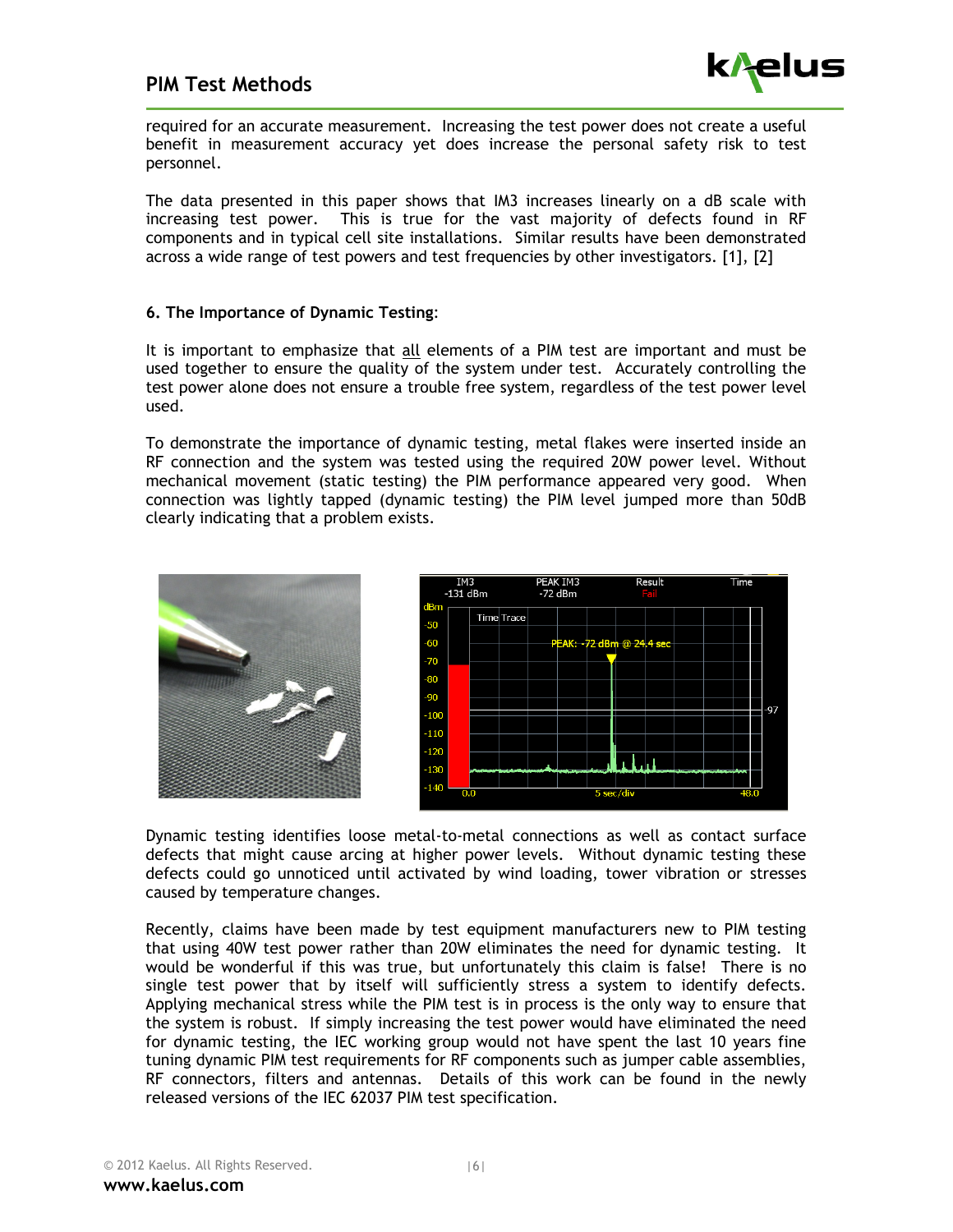

#### **Summary:**

The existing PIM test standard was developed through a lengthy process of analysis, measurement and debate by a respected group of engineers, scientists and managers from the commercial telecommunications market: OEMs, component manufacturers, standards organizations and Summitek Instruments as the only participating company exclusively committed to providing PIM test solutions.

The test standard produced has been used globally for more than a decade. Component manufacturers, OEMs and network operators have built their quality procedures and performance requirements around measuring IM3 with 2 x 20W test tones while applying dynamic stimulus. As shown by the example of the metal flakes inside a connector, dynamic stimulus is a critical component of the PIM testing process for identifying faults that are not visible under static conditions.

As demonstrated in this document, there is no technical justification for changing the power level used for PIM tests to 40W or any other power level (higher or lower.) Nothing has changed since the specification was first released in 1999 to invalidate the IEC's original, well considered recommendations.

#### **References:**

[1.] P.L. Lui, "Passive intermodulation interference in communication systems", Electronics & Communication. Engineering. Journal, vol. 2, June 1990, pp. 109-118.

 [2] M. Bayrak and F. A. Benson, "Intermodulation products from nonlinearities in transmission lines and connectors at microwave frequencies", Proceedings of IEE, vol. 122, pp. 361-367, April 1975.